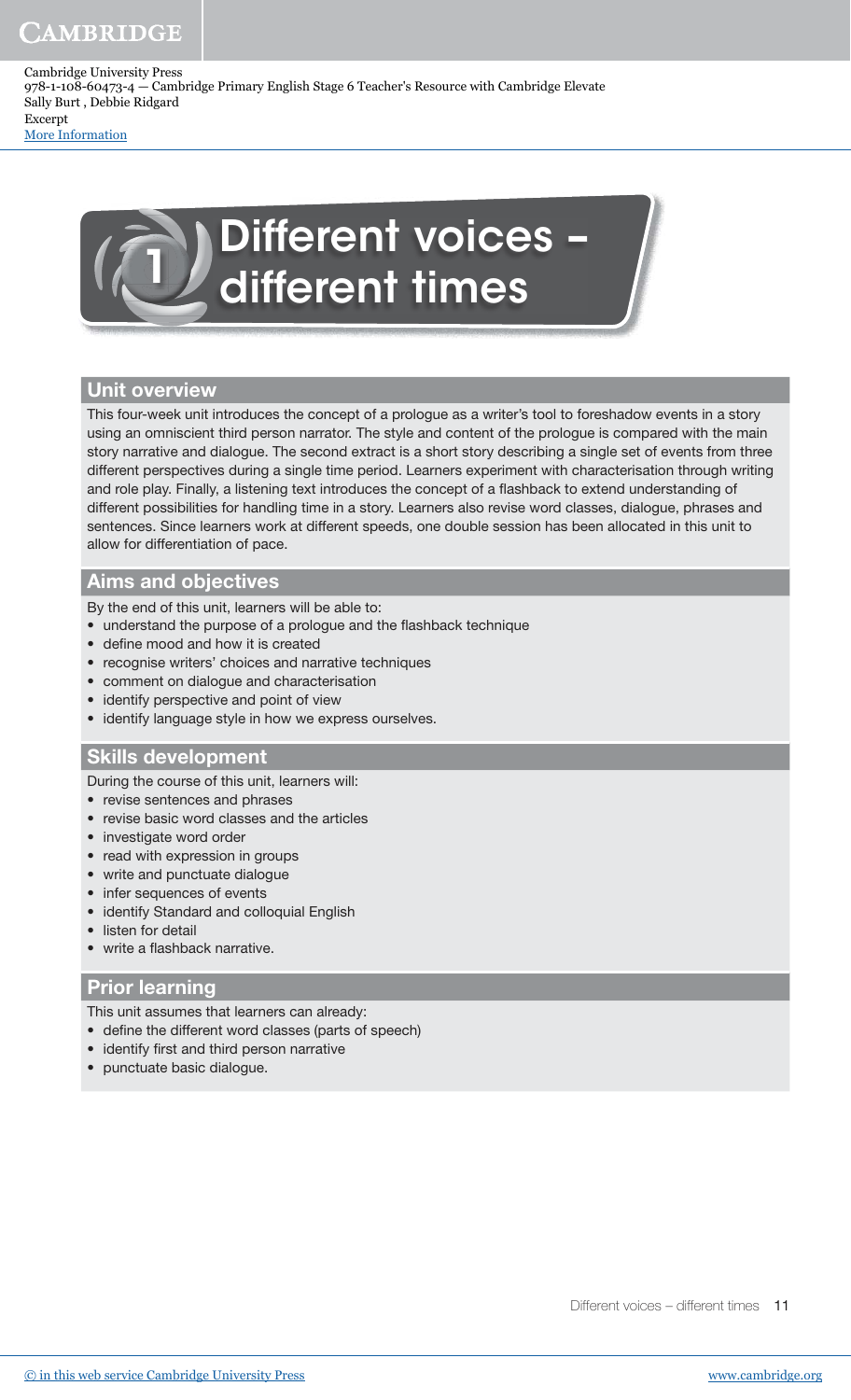# Session 1: What is a prologue?

Learner's Book pages: 6–8

Activity Book pages: 4–6

## **You will need:** dictionaries.

**Nice to have:** examples of stories with prologues and plays (including plain language versions of Shakespeare's plays beginning with a prologue); magazines and encyclopaedias with images of rivers and riverbanks around the world; *PCMs 1* and *2*.

**ICT opportunity:** many films begin with the equivalent of a prologue, if possible find an example to show, e.g. *Indiana Jones* – *Raiders of the Lost Ark*.

## Learning objectives

## *Learning intentions*

- to identify a prologue and the different roles it can play in a novel or a play as well as its origin
- to read and review an example of a prologue to identify its features
- to start a reading and writing journal for the year.

## *Learning outcomes*

Learners can:

- understand and explain the role of a prologue
- recognise the purpose the prologue in the extract, identifying key features
- understand that the prologue is at a separate 'time' to the main story
- explain the word origin of prologue, identifying the prefix.

# $A \n \Box \n \odot$  Read the first paragraph

- To set the scene for this session, encourage learners to use their reading books as this activity will not only focus on how to begin a story, but will remind learners of some key story features such as the need to grab the reader's attention in the opening and introduce the setting, main characters and so on. Encourage discussion in small groups before asking volunteers to read out their book's opening paragraph and say what they think it reveals.
- The opening paragraph from the novel *The Middle Of Nowhere* by Geraldine McCaughrean is an extremely figurative piece stemming from the opening sentence. The novel is a story set in the Australian outback during the 1950s/60s. Incongruously a piano is delivered at the remote telegraph station at a very dificult time for the family. Encourage learners to notice the play on words relating to music (*a sweet note, jangled, unstrung,* etc.) suggesting that things could have gone well but in fact turned out badly. The mood is reflective and sad, with the narrator looking back. Although *if* clauses are covered later in the year, it is a nice opportunity to point out an *if* clause and how it can be used when looking back to suggest how things could have been different.

• Encourage discussion around whether the first paragraph is attention-grabbing. Explore how this minor lashback to the moment that the narrator has pinpointed as the start of things, is a technique foreshadowing the type of story it is likely to be – in this case one where events clearly go wrong.

### **Answers:**

- 1 Learners' own answers.  $\overline{c}$
- a Images of music related to the piano notes, jangled, unstrung, etc.
- b Sad and reflective accept any sensible answer.
- c The narrator is looking back, which is clear from the use of the past tense and the use of the *if* clause followed by as *it was*.
- d Learners' own answers.

## $\mathbf{B} \square \ \widehat{\triangle}$  Read and talk about a prologue

- Discuss the **Language focus** box on the origin of the word *prologue*. Discuss the ancient Greek script and explain that the ancient Greek alphabet was different from modern Greek although there are similarities.
- During the class discussion about prologues, explain that as well as the word coming from ancient Greek, the ancient Greeks developed the concept of a prologue – really for plays, as they did not write novels at that time. The prologue was often performed by the chorus and had a strong foreshadowing quality, hinting especially at bad things or tragedy to come.
- Encourage learners to use the Booktalk feature on page 175 for a definition of a prologue and to discover more about the various elements of books. Explain that while a prologue is part of the story, a *preface*, written by the author, is not. A preface explains how the book came to be written and often acknowledges important people in the writing. A preface is more common in non-fiction, whereas a prologue is strictly a fiction device. Learners will also find a definition of a *foreword* in the Booktalk feature and if appropriate, can discuss where they might find one and why it might be more common in non-fiction.
- Many of the fiction units in this stage demonstrate how writers manage the concept of time – going backwards or forwards in time, using flashbacks (mini ones as in the opening extract in Activity A, or more major ones involving significant portions of the book either interspersed with the main story, or making up the main story), time slips, looking back and foreshadowing – as in the prologue from *The River Singers*. Encourage discussion about time in books. Link that story narrative is generally written in the past tense, implying some form of looking back on events that have already occurred in contrast to dialogue, which represents words exactly as they were spoken at the time.
- *The River Singers* follows a group of water voles, small shrew-like mammals that live on leafy riverbanks. Destruction of the natural environment is an important world issue and this story has the environmental background of human development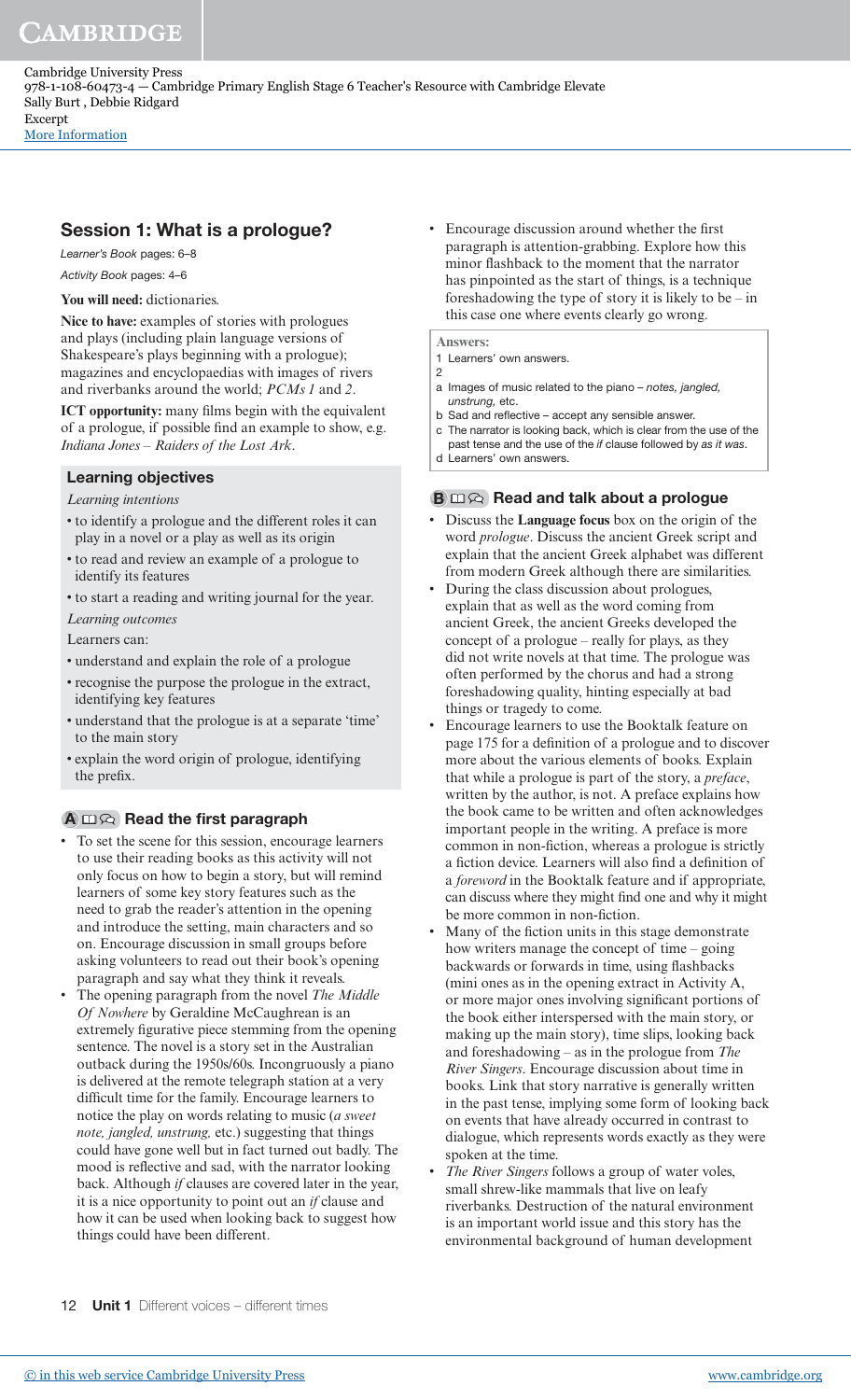> slowly destroying the natural river habitat of the water voles, forcing them to move upstream to find a new home. The author is a committed ecologist at Oxford University's Zoology department.

- Learners in some regions may not be familiar with the type of river environment described in the novel. If possible, help them to visualise the setting using nature books, or pictures online or in magazines of leafy riverbanks and associated wildlife. Check whether learners have learned about rivers in geography and try to coordinate a cross-curricular effort when studying this unit. Pictures of water voles, foxes, herons and weasels would also be useful, although you might want to make them available only after the learners have begun to discuss the prologue.
- Check the class's understanding both of the content of the prologue and any unfamiliar vocabulary, for example *burrow, colonies, weasel, heron, fox* or the idea of males *scenting the breeze* for danger.
- Invite predictions of what learners think the story is about, who they think the *Folk* might be and who the River Singers are since the prologue does not clarify what sort of animal the story is about; potentially, less able readers may not pick up at this point that the main characters are animals rather than humans.

**Answers:**

- 1 Before the main story.
- 2–3 Learners' own answers.

## $\mathbf{C} \equiv \mathbf{S}$  Start a learning journal

- Learners are encouraged to maintain a record of their reading, but by Stage 6 it should be more of a journal, expanded to become a personal record of each learner's development as a reader and as a writer. More extensive ideas are suggested on page 168 for how learners might want to use their journals. The main aim is to encourage creativity and to help learners enjoy reading as writers and noting techniques writers use from sentence structure to imagery or even more extensive devices such as prologues, flashbacks, etc. If you are using the PCMs, you could use *PCM 1 Learning journal* at this point.
- You may not want to be too prescriptive about how learners use their journals and some level of differentiation might be appropriate. Encourage them to do more than write a mechanical list of titles and a simple comment. Model how they might choose words they particularly like, how to copy into their journal an extract with a comment explaining a particular technique or use of language that they would like to use in their own writing, or other examples from magazines and books to make a comparison of the use of techniques. They can also draw their impressions of characters or stick in images from magazines to make it a more multimedia journal.
- Ideally, time should be allocated each week to writing and talking about their journals either in pairs or in groups, or even as a class. Consider reviewing journals on a regular basis to make encouraging

comments or suggestions but not to criticise. Regularly encourage volunteers to read from their journals, for example predictions about storylines, reactions to characters or small extracts that they enjoyed and want to talk about.

#### **Differentiation:**

- More able readers can be encouraged to look up unfamiliar vocabulary independently. You can sit with selected groups of learners, read the prologue with them and discuss vocabulary to ensure understanding.
- Set different levels of expectation around the journals. Encourage more able learners to write independently in their journals without being prompted. Find time to talk about what each learner is writing on a oneto-one basis.

#### Assessment opportunities

Use the session, especially if it is the first session of the year, to assess which learners settle well to tasks and which appear to need guidance. Make informal notes on which learners participate regularly in discussion and ask questions either with a talk partner or as a class, and which learners need to be encouraged or given more opportunity to express themselves. Make a note also of learners who struggle to listen to instructions or to talk partners. If you are using the PCMs, use *PCM 2 Personal goals* at this point to set personal goals with each learner which you can revisit during and at the end of the year.

### Activity Book

- A Understanding the meaning of prefixes gives clues on the meaning of new words. Encourage learners to note prefix meanings and origins in their learning journal.
- **B** Encourage learners to predict meanings without a dictionary first, then use one to check.
- **C** As extension, learners look up preixes to check meaning and match them to form words.

# **Answers:**

```
A
1 a 3; b 2; c 3; d 4; e 1
2 Learners' own answers.
B
   1 antibody; 2 Antarctic; 3 antisocial; 4 anti-climax; 
  5 antibiotic; 6 antifreeze; 7 antithesis; 8 antiseptic; 
  9 antidote; 10 anticlockwise.
C
1–2 Possible answers:
overcast– on top of/covering; infrastructure – below; perimeter – 
round, about; postpone – after in time; octagon – eight; 
hyperactive – beyond, more than normal; prepare – before in
time; exclude – out; submerge – under; synchronise – in union, 
together.
```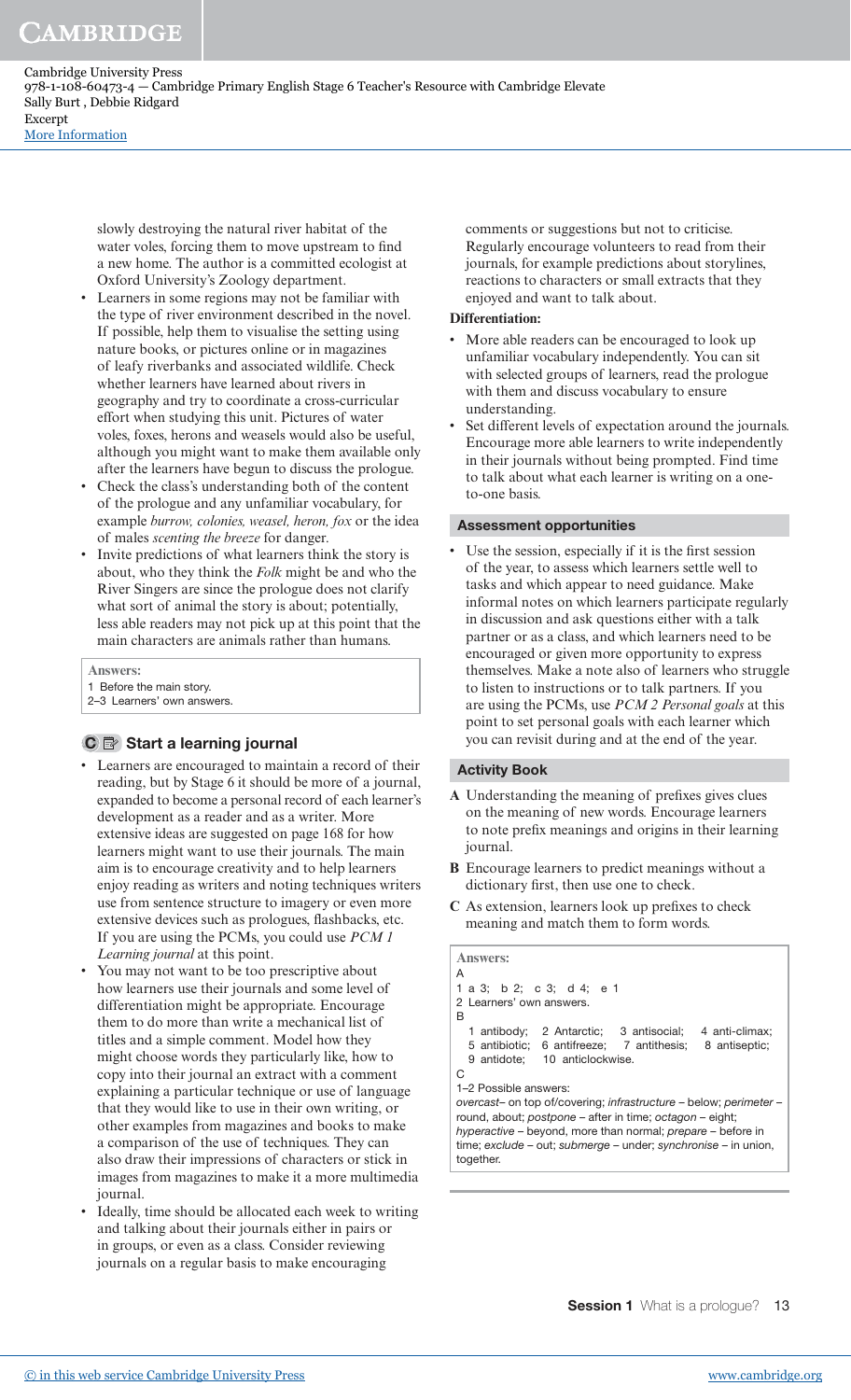Session 2: Delve into detail

Learner's Book pages: 8–10 Activity Book pages: 6–8

**Nice to have:** etymological dictionary; extracts of Martin Luther King's *I have a dream* speech.

**ICT opportunity:** online etymological dictionary, e.g. http://www.etymonline.com/

Spelling link: prefixes, word origins and root words.

## Learning objectives

*Learning intentions*

- to introduce the idea of foreshadowing
- to study the mood of the prologue and how it is created
- to infer from clues in a text
- to understand how to decode a word with foreign word origins, introducing an etymological dictionary.

*Learning outcomes*

Learners can:

- identify and talk about the role of the prologue
- infer from clues in the text to make sensible predictions about the story
- begin to use an etymological dictionary to identify prefixes and word roots to help decode meaning and spelling of words from their origins.

## $\mathbf{A} \square \bigotimes \mathbb{B}$  Looking for clues in the prologue

- Before the learners start the activity, review what they remember of the prologue and the previous discussion, particularly that the setting is a riverbank and the main characters are water voles – they will need to associate the water voles with the *Folk* in the activity.
- Focus on the role of the prologue and what clues can be picked up that foreshadow events to come. Learners should find evidence in the text for their responses, especially from more than one place; you may wish to model an answer in question 1a. The question is leading in that it assumes that the characters are not human – evidence from the text could include news spreading from *burrow to burrow*; natural enemies being *foxes, herons and weasels; males scenting the air and straying into the open*; Sylvan and the others *nestled in their chamber knowing nothing of the outside* and so on.
- Encourage learners to notice the mood of this prologue. Many prologues are sombre, hinting at dificulties to come. This prologue creates a sense of foreboding, hinting at menace and bad things that have already happened, albeit through rumour – the horror comes in the night (machinery), the River stripped bare of her people (animal homes destroyed, possibly animals too), entire colonies gone – it told of the end of their world.

• Encourage learners to work with a talk partner initially. If appropriate, ask them to write their answers in their notebooks as a differentiation or assessment opportunity.

### **Answers:**

- 1 Possible answers:
- a Burrows; foxes, herons and weasels as natural enemies; males scenting the air; Sylvan nestled in the chamber knowing nothing of the outside.
- b The Folk are the main characters the water voles.
- c–d Learners' own answers.
- e Foxes, weasels and herons they have always been predators of water voles.
- Yes, e.g. mothers looking after young more carefully and sleeping more lightly, and males smelling for danger more carefully before going out.
- g Because they are babies and they have not yet been out of the burrow and so would not have heard the rumours.
- h … that the rumours are true and that the water voles' way of life is about to change if they are to survive.
- 2–3 Learners' own answers.
- 4 Option 3 an all-knowing narrator 5 Learners' own answers.

## **B Q P** Decoding ancient Greek words

- Many English words have foreign origins, especially ancient Greek, Latin and French. Discuss familiar words in your region with non-English origins (e.g. *frankfurter, baguette, pasta*) that have been adopted into English. Explain that the ancient Greek civilisation was followed by the Roman civilisation and that they shared many things and adopted many words. In addition Britain was conquered first by the Romans and then by the French, thus many foreign words made their way into the English language.
- Discuss how the words *pro* and *logos* come together and have changed over time to become the English word *prologue*. Page 169 has an example of a word from an etymological dictionary deinition for *autobiography* which is a conjunction of several words derived from ancient Greek. Use it as another example of parts of a word coming together like a jigsaw puzzle. If you have access, encourage learners to explore word origins using an online etymological dictionary.
- Many prefixes especially have Latin or Greek origins. **Pro** may confuse if learners are more familiar with its meaning *for* from contexts such as the *pros* and *cons* of an argument. You could ask if learners are *pro* or *anti* homework as another contrast of prefixes.

## **Az** Spelling link

If you have an etymological dictionary available, this would be a good opportunity to show it to learners so that they get used to the idea of breaking words into parts to see if there are any familiar parts from other words, especially sufixes or word roots – for example in this case **pro** (in this context meaning *before* – although if can also mean *for*), and words related to *logos* such as *logic* and **ology** words. Familiarity will assist with spelling and also meaning recognition.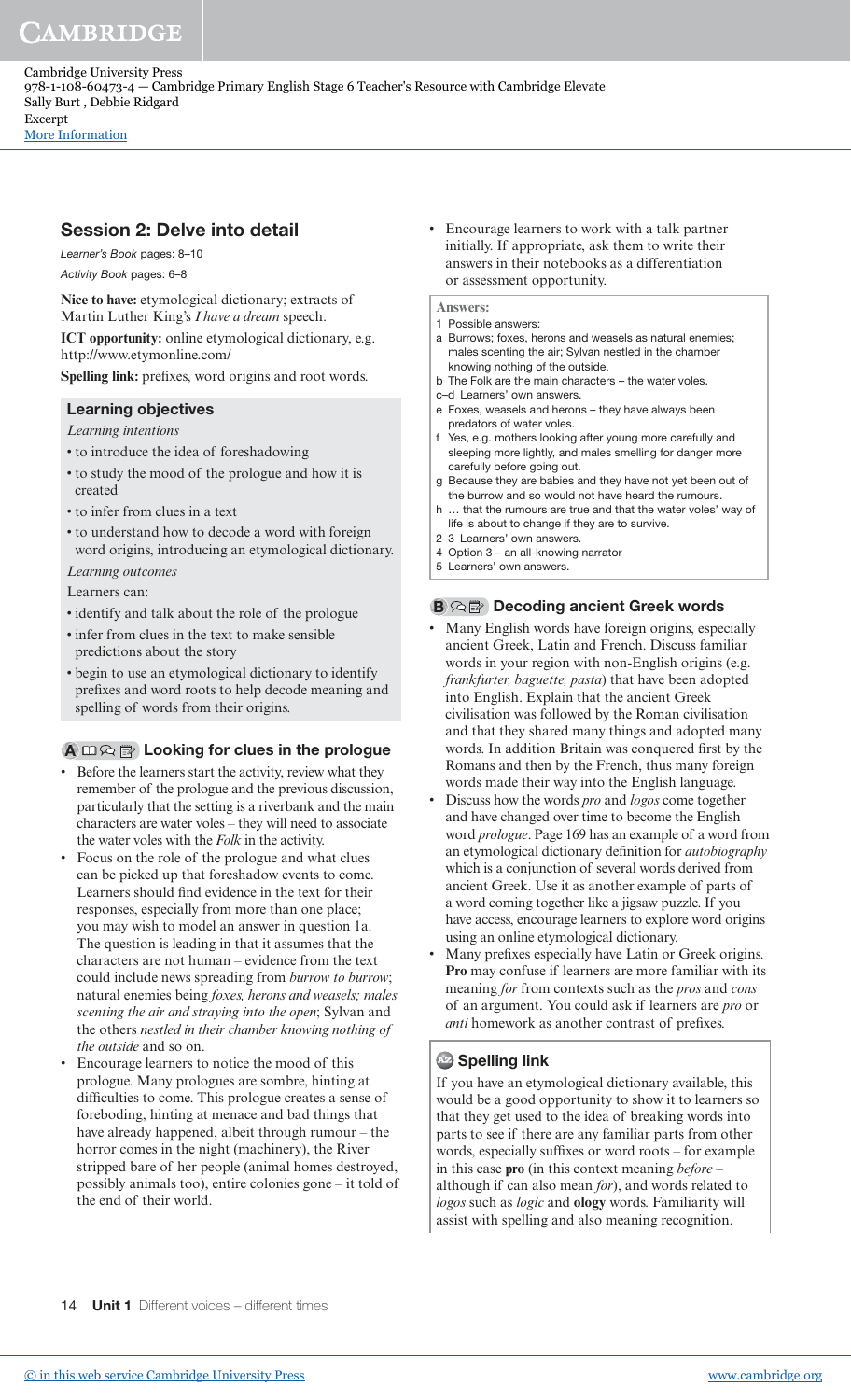[More Information](www.cambridge.org/9781108604734)

Discuss other common preixes that mean before and after: **pre, post, ante,** etc. Build a list of root words and word families on the board or wall display, e.g. *logic, logical, logically*.

Point out the hard **g** sound created at the end of the word and ask what makes it a hard **g** sound (the **u** before the **e**) to revise the soft/hard **g** and **c** sound.

There are more activities on prefixes, word origins and root words in the **Spelling** section on page 157 of the *Learner's Book*.

#### **Answers:**

Possible answers:

- 1 a Favouring or in support of; b Before in time, place or order (place).
- 2 Learners' own answers.

#### **Differentiation:**

• Consider talk partners as a differentiation possibility. If you pair more able learners, you can encourage them to write answers after talking; work with small groups to talk through answers before they write in notebooks. Consider some learners working orally only.

#### Assessment opportunities

If learners write the answers in their notebooks, Activity A can be used to assess their comprehension of the prologue content, its purpose and position in the story.

#### Activity Book

- **A** Learners work with word roots from other languages and practise using etymological dictionaries. If you have time, explore words with similar roots to those in the wordsearch and bibliophobia: *library*, *Bible*, *bibliography*, etc.
- **B** If you do not have an etymological dictionary in the classroom, learners could consult an online research tool such as http://www.etymonline.com/. Encourage them to form a habit of looking up words in various dictionaries to find out more about how words developed in English.
- **C** Encourage learners to predict the right words before checking in a dictionary. Point out the word *bibliophile* as another example of the *biblio* root.

#### **Answers:**

- A 1 a An irrational or extreme fear of something; b noun; c 1786; d Came into English possibly by the French word phobie, but originally from the ancient Greek suffix **phobia** from phobos meaning fear, panic fear or terror. B
- 2 Learners' own answers.
- 3 graphophobia fear of writing; verbophobia fear of words; bibliophobia – fear of books; apiophobia – fear of bees; zoophobia – fear of animals; octophobia – fear of the number 8; siderophobia – fear of stars; claustrophobia – fear of small or enclosed spaces; frigophobia – fear of the cold; arithmophobia – fear of numbers; carnophobia – fear of meat; ablutophobia – fear of washing.
- C 1 Learners' own answers.
- D 1 a philosopher; b philately; c philanthropists;
- d bibliophiles; e philharmonic.

## Session 3: Focus on technique

Learner's Book pages: 10–11

Activity Book pages: 9–11

**You will need:** dictionaries.

### Learning objectives

#### *Learning intentions*

- to introduce an omniscient third person narrator
- to compare narrative styles
- to discuss author inspiration and the possible convergence of author voice and narrator
- to analyse repetition as a technique to create mood or effect
- to identify tense and other stylistic effects such as the use of unusual proper nouns for effect.

*Learning outcomes*

- Learners can:
- tell the difference between a third person narrator and an omniscient third person narrator
- appreciate that some authors write about subjects they are passionate about and allow their voice to converge with that of the narrator
- notice repetition, third person narrative, tense and other techniques to create mood and effect.

### $\mathbf{A} \square \color{red} \widehat{\color{red} \times}$  Identify narrative voice

- The prologue narrator is a third person omniscient narrator; the narrator seems to know all about what will happen, what has happened and seems to exist out of the time of the story, whereas normal third person narrative is set within the story as it unfolds. Learners will pick up a very different narrative style in the book itself because in the story the narrator does not give clues about things to come. The concept of the omniscient third person narrator in a prologue goes back to Greek plays where the prologue quite often overtly foreshadows events to come, as is also the case in a number of Shakespeare's plays where characters foreshadow events to come.
- Encourage learners to discuss the narrative voice and find clues that show it is third person, before reverting to a class discussion to revise irst and third person narrative. Say a few sentences about what you did when you arrived at school – I *parked my car … , I went into the staffroom … ,* etc., and then ask a volunteer to retell what you did in the third person. Ask the learners to point out the differences in how the story is told as first person compared with third, e.g. help learners identify personal pronouns as key indicators of irst person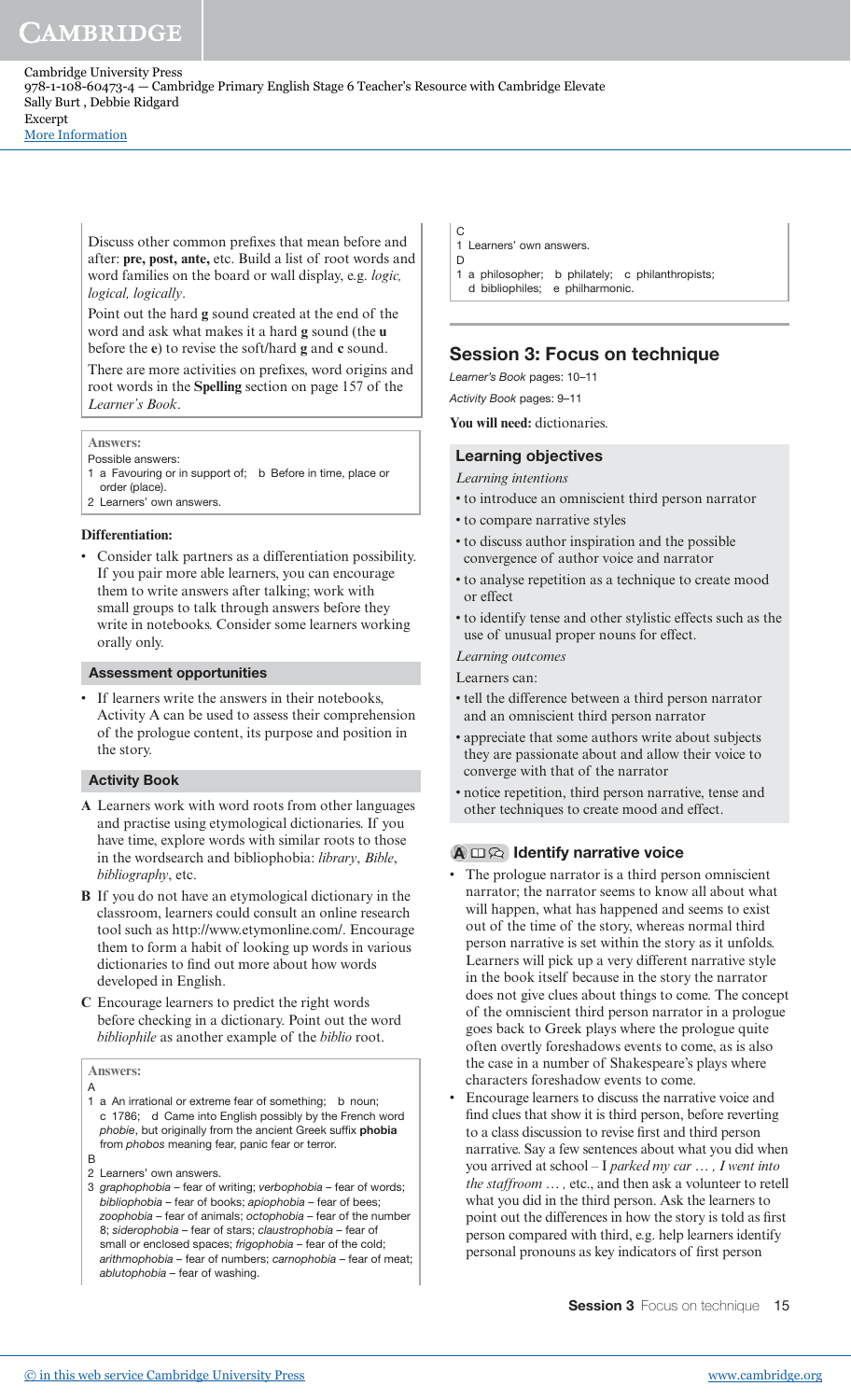narrative (*I*, *we, my, our, me, us*), and highlight how these pronouns only appear in third person narrative

within the dialogue. Discuss other differences in narrative voice with the class, for example that the use of a first person narrator inevitably puts the reader inside that character's head and often makes that character a main character; the reader tends to empathise with that character as the author intends. A third person narrative presents a more balanced story not necessarily told from any person's point of view although there can still be bias towards the main character. Third person narrative also allows the story to be told in locations where the narrator is not present.

#### **Answers:**

- 1 Possible answers: no first person personal pronouns:
- no character identified as the storyteller.
- 2 Omniscient third person narrator accept any sensible clues.

### $B \otimes \mathbb{B}$  Author's inspiration

- An author biography or preface can often suggest what inspires the author to write about a particular subject. In this case, the author is a committed ecologist with a strong interest in how natural ecosystems collapse or reinvent themselves when they are destroyed or encroached upon, particularly by human activity.
- It may take some targeted questions for the learners to start thinking about connections between the author's personal interests and the novel. The illustrations are intended to imply that the author has collected newspaper headlines that indicate an interest in the environment, which should help them make the inference. In this case there is quite a strong correlation between the narrator's voice and what the author is interested in. The tone of the prologue suggests that the author is concerned about the destruction of the natural environment and the consequences for the animals, fish and birds in the ecosystem. Learners will recognise from their own experience that it is easier to write about something convincingly if you have an interest in it.
- It is an interesting question for the learners to consider – should authors make their views known through fiction? Fiction, like films, can be very persuasive. Encourage learners to be aware that not all iction has no basis in reality. For example, historical novels can allow readers to see human motivation in what would otherwise be rather dry facts and dates. This novel is not explicitly judgmental about the impact of human activity on natural habitats, but does give readers a new perspective on the issue.
- Encourage learners to express their opinions in groups or as a class activity. Remind them to focus and listen when someone else is speaking, before formulating a response.

**Answers:**

1–3 Learners' own answers.

### $\mathbf{C} \square \square$  Repetition for effect

- The repetition of the word *rumour* is unsettling because it indicates that the animals were aware of something but had no real knowledge of what was happening. The insistent repetition also suggests that the rumours have some foundation.
- Many famous world speeches use repetition for effect, e.g. Martin Luther King's speech *I have a dream*. You could consider reading learners some extracts from this speech.
- In the final paragraph, repetition of the sentence starters, *They knew* ... , contrasts with *But one day they would learn …* to add to the foreboding atmosphere and mood.

**Answers:**

- 1 Rumours accept any sensible reason.
- 2–3 Learners' own answers.

#### D **m** $\odot$  Focus on tense

- Learners should recognise by now that narrative is normally written in the past tense. If it is not in the past tense (excepting dialogue), it is a deliberate choice of the author and has been done for effect. Most of the prologue is in the past tense as if the narrator is looking back on events but at the very end of the prologue the tense shifts into the conditional and the present tense. *Would* and *could* imply something that might happen.
- **Supplementary teacher information:** There is no need to go into much detail about the conditional verbs but encourage learners to notice them and to suggest other verbs that imply possibility: *could, would, should, might, can*. They are known as modal auxiliary verbs and they are easily recognisable because they have no infinitive form and no tense of their own and always accompany another verb.
- Encourage learners to add the modal verbs (without having to call them such) to their journals as useful words for implying possibility. They will work with conditional *if* clauses more formally in later units.

**Answers:**

- 1 Past tense. Because stories usually recount events that have already happened.
- 2 In the last two sentences it changes to the conditional (would, could) – accept any sensible answers.

## $\mathbf{E} \otimes \mathbf{I}$  Identifying proper nouns

- As part of your general revision of word classes, or parts of speech (whichever terminology is most familiar in your region) briefly revise the four types of noun: common, proper, abstract and collective. Encourage learners to suggest examples of each. Point out that the prologue refers to *colonies*; the collective noun for water voles is *colony*. Encourage use of dictionaries if required.
- Ask learners after the activity whether they think the name of the River was really Great River or whether it has another name. Encourage them to suggest reasons why Great River and Folk are written as proper nouns

<sup>16</sup> **Unit 1** Different voices - different times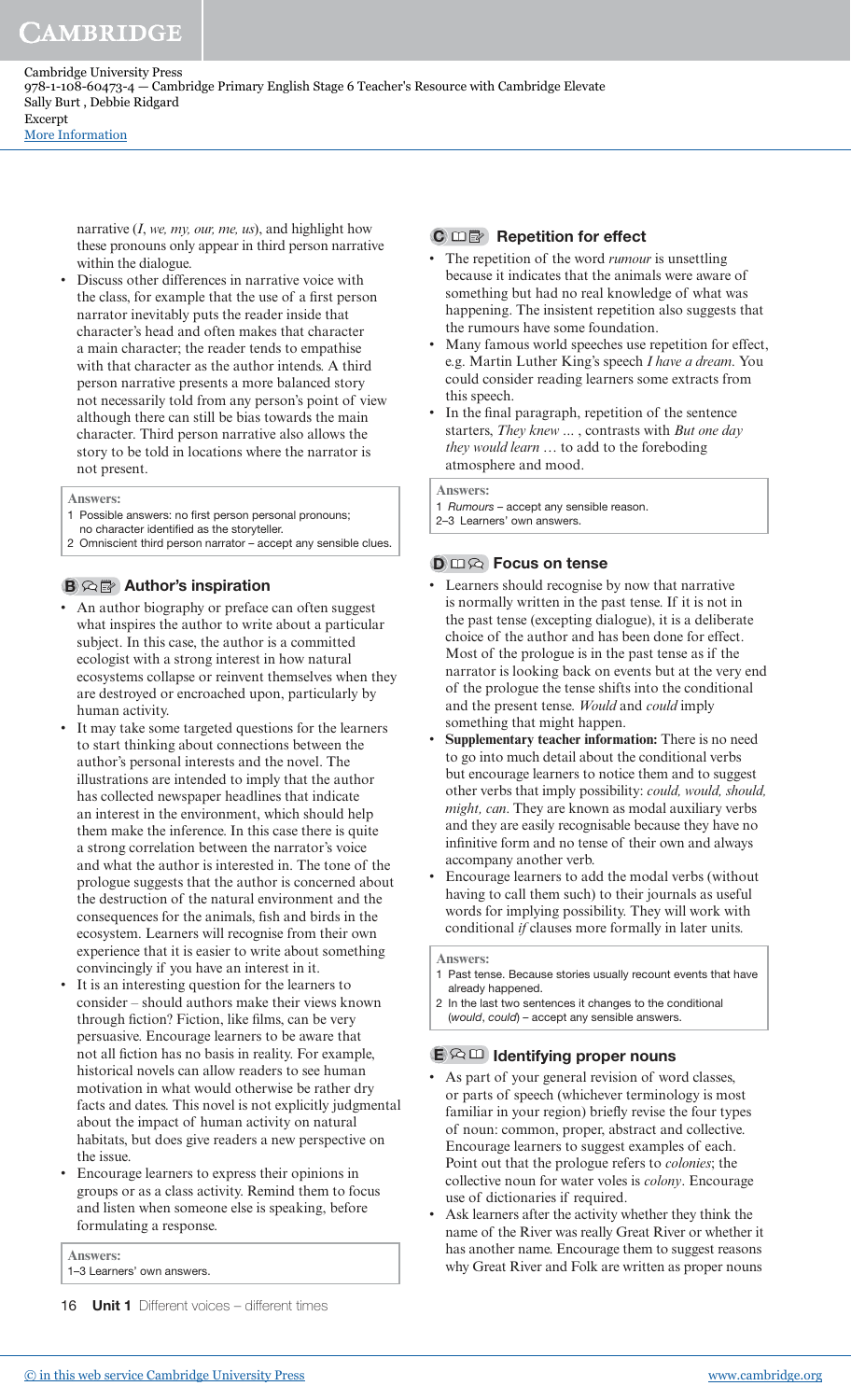[More Information](www.cambridge.org/9781108604734)

when *folk* and *great river* would normally not be considered proper nouns. Do learners agree that it adds to the mysterious style of the prologue to talk about the Folk and the Great River?

**Answers:**

- 1 Common noun.
- 2 Learners' own answers.
- 3 Because it is referring to the water voles and probably all other river animals, i.e. defining them as a specific group rather than a general group.
- 4 Great River it is being used to refer to the river as if Great River was its actual name.

#### **Differentiation:**

Use the session as an opportunity to work with small groups to conirm their understanding of narrative voice and in particular the concept of an omniscient third person narrator as some learners may find this dificult. You can follow up on this when they do further work on an extract from the main story where the narrator's voice is quite different.

#### Assessment opportunities

Use the session to informally assess learners' understanding of word class and their grasp of writing techniques i.e. that writers deliberately make choices for particular effects on characters, settings and storylines. You could take in learners' journals to check understanding of the omniscient third person narrator and the use of repetition and tense change as techniques, before they write a prologue in the next session.

### Activity Book

**A** Remind learners that certain words may be a common noun or a proper noun depending on the context. Many of the birds have more than one collective noun so learners can choose the one that they prefer. If there is time, play a class game to invent collective nouns for regular classroom items, such as pencils, desks and so on. Encourage them to focus on a particular feature of the noun; include alliteration if appropriate.

 Some children struggle with abstract nouns; usually, those who are still developing and have not fully reached the capacity for abstract thought. Ensure that they do not confuse abstract nouns and their related adjectives – *happiness* (n.) – *happy* (adj.).

**B** Point out that the way in which proper adjectives are formed from proper nouns is not always the same although there are some common patterns, e.g. **ian**, **ic**, **ese, ish**. Other examples to use include *Spain – Spanish, Hispanic, Japan – Japanese, Argentina – Argentinian, Morocco – Moroccan, Thailand – Thai, England – English, Norway – Norwegian, Sweden – Swedish, Denmark – Danish, Iceland – Icelandic*. Make sure learners know the correct proper adjectives relating to your region and country.

#### **Answers:** A

- 1 Proper; common; abstract, collective.
- 2 They take a capital letter.
- 3 a proper; b common.
- 4 Possible answers: Road in a is part of the name of the road so it is a proper noun. In b road is an ordinary common noun.
- 5 flamingos flamboyance; penguins colony, huddle; hummingbirds – charm, glittering, shimmer, tune, bouquet; starlings – chattering, afliction, murmuration; vultures – committee, venue, bold, wake; turkeys – rafter, gobble; swans – wedge, ballet, lamentation.
- 6 Learners' own answers.
- 7 power, curiosity, trust, liberty, patriotism, loyalty, sympathy, optimism, jubilation, glee, enthusiasm, destiny, courage, ability, anger, affection B
- 1 Hawaii Hawaiian; Islam Islamic; Russia Russian; Germany – German; China – Chinese; Mexico – Mexican; Hungary – Hungarian; Slovak – Slovakian.

## Session 4: Write a short prologue

Learner's Book pages: 11–12 Activity Book pages: 12–13

**You will need:** learners' own reading books.

**Nice to have:** *PCM 12.*

**ICT opportunity:** learners could type their prologues using a word processor.

### Learning objectives

#### *Learning intentions*

- to use a book they are familiar with to write a prologue
- to work in pairs to plan the prologues carefully including clues to foreshadow events
- to match the prologues to the reading books inferring clues about character, setting and storyline.

*Learning outcomes*

Learners can:

- write several paragraphs of a prologue to their own reading book or a book they know well
- include foreshadowing clues in their prologue
- maintain a consistent omniscient third person narrative style, largely in the past tense
- use clues to match prologues to books.

### $\mathbf{A} \boxtimes \otimes \mathbf{P}$  Plan and write a prologue

- This should be a fun writing activity. Explain that at the end, groups will try to match prologues to the correct book; learners must not sign their work and must write it out on A4 paper. If possible get the learners to type their prologues to avoid handwriting clues.
- Ask learners to choose either their current book or a favourite book they know well. Encourage them to read the blurb and then jot down questions about their book: *Who is the main character? Where is the book set? What is the main idea in the plot? What issue is to be resolved?* Allow learners to discuss their questions and answers with a talk partner – potentially they may find it easier if their partner asks some questions they can answer. Partners can take down notes for each other. Make sure that proper planning is done.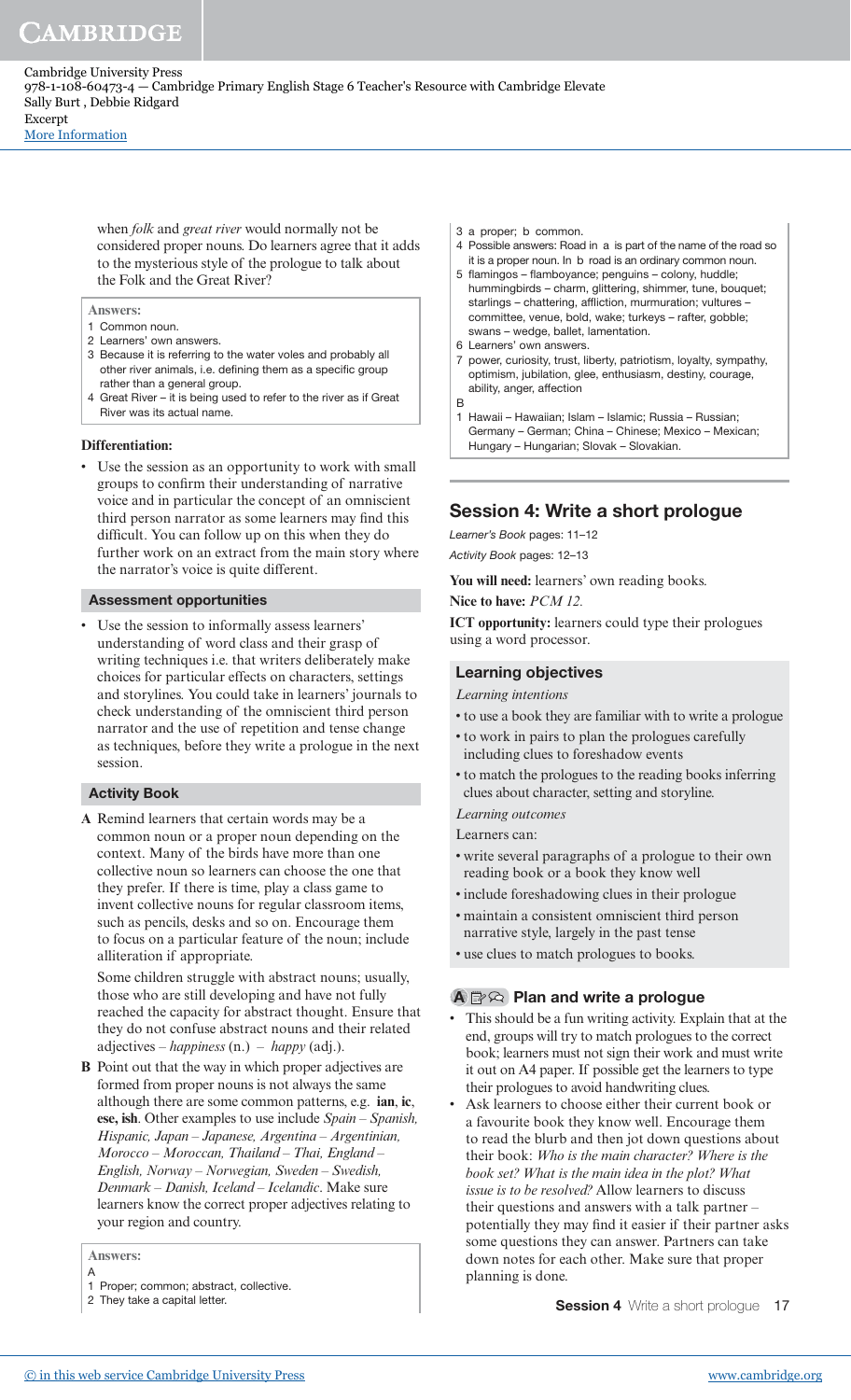• Once learners are confident about the storyline they can discuss or think of the type of prologue they would like to write. If their prologue will provide hints and predictions (as in *The River Singers*), make suggestions for clues that are related to the key issue in the plot: *If only they had known …* If learners are going to attempt a flashback, encourage them to discuss with their partner what events could have happened before the story that might have led to the events of the story taking place. Be prepared to be creative with your suggestions and don't worry if the learners end up writing something very similar to the model in the textbook. For more guidance on writing a prologue refer to *PCM 12 Write a prologue*.

- Remind them to write in the third person narrative and to try to give a hint of the all-knowing narrator and to choose a word or group of words to be repeated.
- Discuss a suitable structure for the three paragraphs one to introduce the gist of the story; the second to add more details with a few hints; the last to make predictions with *would*, *could* and changing from the past tense. Encourage a mixture of long and short sentences, e.g. *They knew nothing of the outside*.
- Partners swap prologues. Encourage them to ask each other questions about the book. Consider modelling a question-and-answer session with a volunteer.
- Once the prologues have been written or typed out, display the class's reading books and prologues. Groups or try to match prologues with books. If more than one prologue has been written on the same book, read them out and discuss the different aspects that have been picked up. Encourage learners to look at the cover illustrations and to read the blurbs and first paragraphs to get the feel of the books and names of some of the characters in order to match them to the prologues.4

**Answers:** 

1–4 Learners' own answers.

#### **Differentiation:**

Pair less able readers with more able readers if they have read the same book, so that less able readers benefit from talking about the storyline with someone who is confident. Alternatively, you could pair less able readers to work on a book together and write a prologue between them; you could do the questioning in the planning phase and make suggestions for clues they could put into their prologue.

#### Assessment opportunities

The sheets of written or typed prologues can be kept for portfolio purposes to assess how well learners have understood prologues, and as an example early in the year of their writing capacity and writing sophistication level, as well as whether they can maintain a consistent narrative voice and tense throughout their paragraphs.

#### Activity Book

- **A** Learners read a prologue and make predictions based on their inferences. The questions will help
- 18 **Unit 1** Different voices different times

them to start thinking along the right lines to make predictions. The box will guide their answers appropriately.

#### **Answers:**

- A 1 Possible answers:
- a present; b It gives the sense of immediacy, as if the action is happening as the reader reads; c It is talking about something in the past; d The future tense is used in the last sentence - to foreshadow what is to come; e First person; f Use of the personal pronouns I and we; g For emphasis – to make the reader realise there is something special about the way; h It makes them stand out and it emphasises that They, although not named, somehow real and present; i It allows readers to fill in their own ideas about what will happen; j Learners' own answers.
- 2 Learners' own answers. 3 Learners' own answers.

### Session 5: Meet the River Singers

Learner's Book pages: 12–14

Activity Book pages: 14–15

You will need: dictionary definitions of *light*.

**Nice to have:** a copy of *The River Singers*; *PCM 13.*

**ICT opportunity:** learners could sketch the journey using computer software.

**Spelling link: c**, **ck** or **k** as a word ending.

#### Learning objectives

*Learning intentions*

- to compare narrative styles
- to scan for detail to answer questions
- to interpret narrative in a visual medium.

*Learning outcomes*

- Learners can:
- identify differences between third person and omniscient third person style.

#### $A \n \Box \n \mathfrak{L}$  Read and talk about The River Singers

- Encourage groups of three or four to read the extract from Chapter One. It is the very beginning of the book so the narrative voice is in direct contrast to that of the prologue. All hints of foreboding have disappeared and the narrative style has reverted to a more familiar third person past tense narrative (except for dialogue).
- Use the annotations to discuss the purpose of each paragraph and why a new paragraph has been started each time.
- The focus of the activity is to get learners to compare the narrative voice and the mood of this extract with the prologue. Bring the discussion back to class level after the groups have had an opportunity to work through the questions to ensure that everybody has noticed the differences and can find examples in the text to support their view. Learners can also suggest their own words to describe the mood using a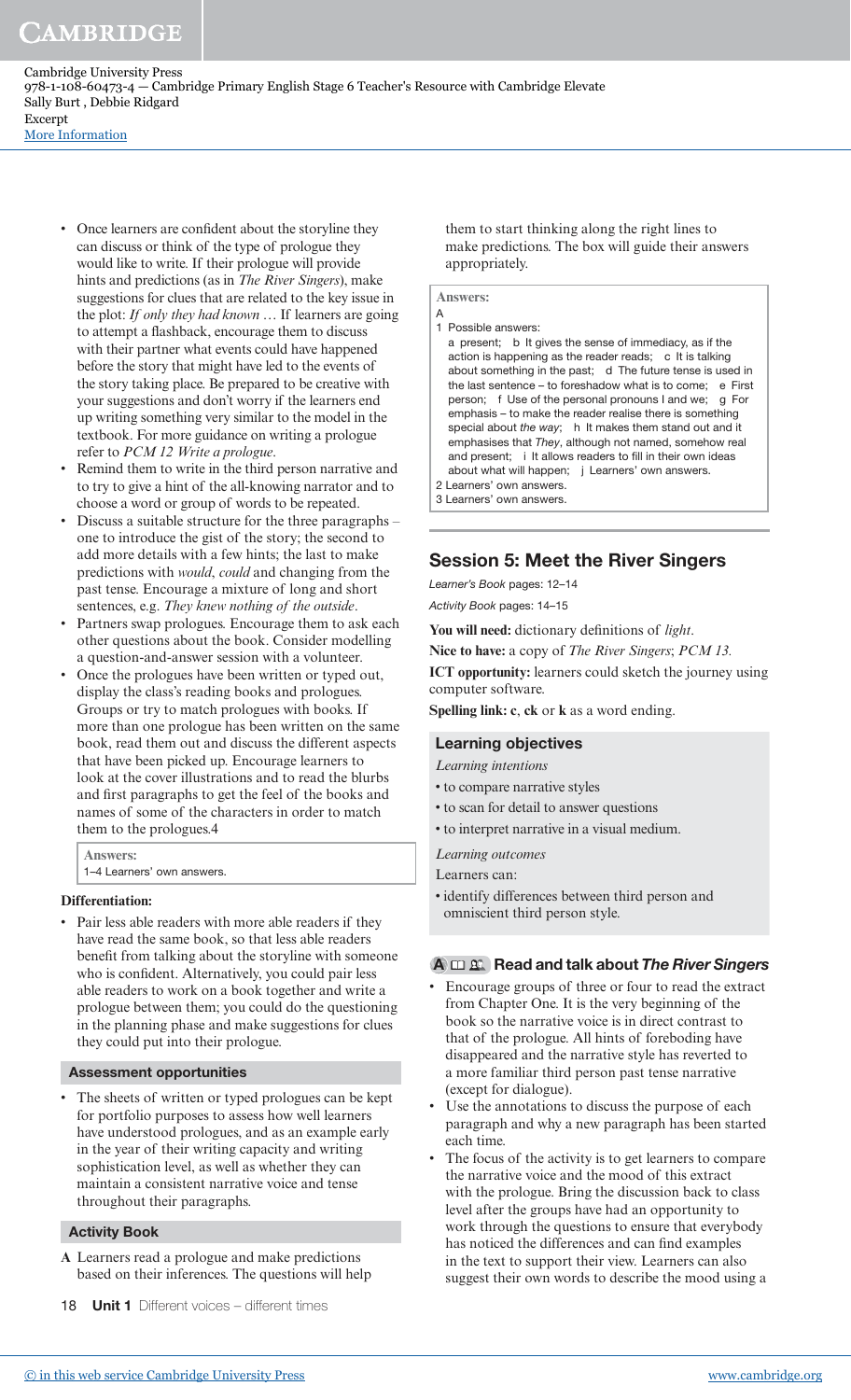> thesaurus or their own knowledge – they do not have to use the words suggested in the *Learner's Book*.

• Include in your general discussion the theme of light versus dark, day versus night, and how a new day represents a new beginning and is usually full of optimism, whereas the night-time often represents concern or brings up fears, as learners may have experienced themselves. Read out or ask learners to read a dictionary deinition for *light*. Discuss its various shades of meaning and associated words, e.g. *lighthearted, light of my life, hiding a light under a bushel*.

## **Az Spelling link**

While looking at the adjectives to describe the mood, point out the two adjectives ending in **c** (optimistic and enthusiastic). Ask learners to brainstorm words ending in the hard **c** (**k**) sound, drawing up three lists on the board for **c**, **ck** and **k**

- Use **ck** for one syllable words after a short vowel (*tick*, *clock*, *back*, *sick*, *duck*, etc.)
- Use **c** if the word has two or more syllables (*panic*, *trafic*, *clinic*, *titanic*, etc.
- Use **k** when the hard **c** (**k**) sound comes after another consonant (*bank*, *dark*, *silk*, etc.)

There are more activities on **c**, **ck** or **k** as word endings in the **Spelling** section on page 158 of the *Learner's Book*.

#### **Answers:**

- 1 Third person narrative (no first person personal pronouns in the narrative); the style is descriptive of the characters and setting rather than relecting and predicting as in the prologue. It has a different feeling from the prologue.
- 2–5 Learners' own answers.

### $\mathbf{B} \square$   $\mathbb{B}$  Answer questions on the extract

- Remind learners to read the questions carefully before scanning the extract to find the answers. Specify whether they are to make notes or write out their answers in full.
- They can check their answers with a partner or small group as appropriate.

#### **Answers:**

- 1 When his mother calls him young vole and treads on his tail. Clues: burrow, pile of bodies sleeping, twitching whiskers, paws padding (listen/checks scents) – imply an animal.
- 2 He wants to explore the river, swim, dive and catch food in it.
- 3 4 Learners' own answers.

## $\mathbf{C} \boxplus \mathbb{F}$  Sketch Sylvan's journey

• Learners need to use the highlighted part of paragraph 2 to help them sketch Sylvan's journey from the chamber to the river's edge. If you are using the PCMs, you could use *PCM 13 Sketch Sylvan's journey* at this point. Alternatively, if you have appropriate software, learners could use it to sketch the journey using shapes and arrows to represent the burrow and the journey.

- To show that they are able to follow the sequence of directions, ask learners to add captions to their diagram or map, pointing out the features of Sylvan's route.
- Learners should retell the sequence of the route based on their own sketch. Encourage them to use time connectives such as *irst, second, next* and *finally*. More confident learners could use a variety of adverbial phrases and clauses but still keeping the sequence, e.g. *Before going left, Sylvan turned …* Encourage volunteers to retell Sylvan's journey as a model for less able learners.

#### **Answers:**

1–3 Learners' own answers.

#### **Differentiation:**

• Allow some learners to work with a partner as appropriate. Make sure they sketch the route in pencil first and check with you before they finalise and annotate it. Allow them to use more extensive captions which will help with their retelling.

#### Assessment opportunities

- Activity B could be used as a comprehension assessment – if so, ask learners to write their answers in full sentences.
- Activity C can be used to see how well learners are able to interpret the text from one medium into another. In addition, you can take notes on how well learners are able to speak using only a diagram as a guide.

#### Activity Book

**A** Many words have multiple meanings; ranging from totally different meanings to subtle differences of nuance or context. In this exercise learners have to infer the word class from given definitions. Only some of the meanings have an antonym. Learners use the word in its correct context in a sentence or phrase. When working with the word *bright*, learners have to infer its meaning correctly in order to provide a suitable synonym.

#### **Answers:**  A

1

- 
- a adjective; antonym: heavy; own example.
- b noun; antonym: none; own example.
- c adjective; antonym: burdened, heavy, down as in heavy hearted; own example.
- d adjective; antonym: awkward, clumsy; own example.
- e adjective; antonym: dark, intense; own example.
- f noun; antonym: dark, darkness; own example.
- g noun; antonym: none; own example. verb; antonym: snuff out, put out, smother; own example.
- 2 Learners' own answers.